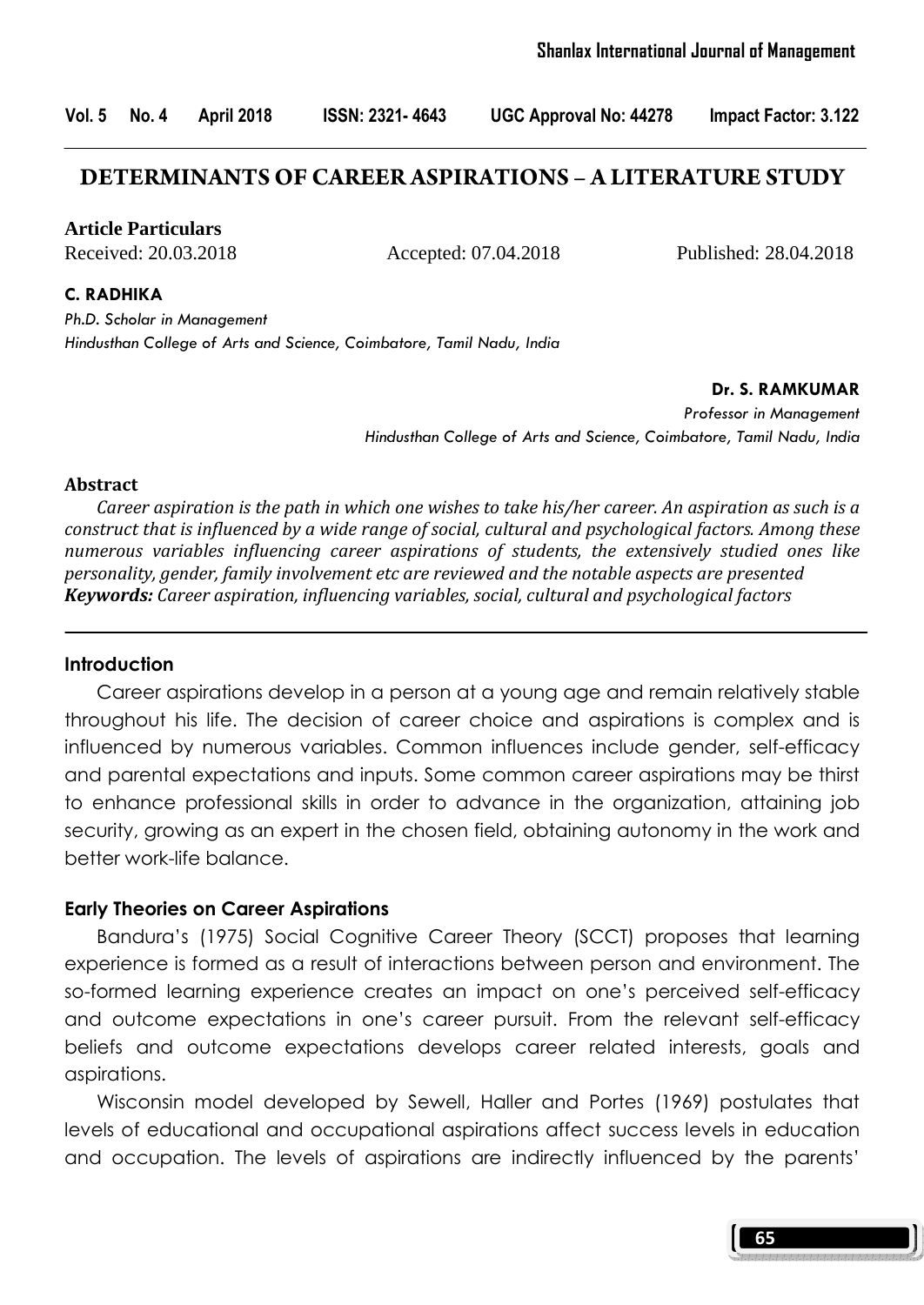socio-economic status and one's mental ability through the influence of academic performance and encouragement from significant others.

 Weidman (1989) proposed a conceptual framework describing the influence of socialization on career choices and aspirations. Students enter college with their own background characteristics like social Economic Status, values, preferences and personal goals; but later get influenced by social relationship with friends, college faculty and parents. As a result of their influence, they either change or maintain their values, aspirations and personal goals which they possessed when they entered college.

## Gender and Career Aspirations

Gender stereotyping is a critical aspect while considering career aspirations. Students, whose parents say certain careers are for men and certain others are for women, tend to adopt such attitudes themselves. This has a direct impact on their career preferences.

 Among the wide range of career choices available, females prefer careers like nursing, secretarial, catering and clerical jobs. On the other hand, males prefer careers like engineering & Medicine. Gotfredson (2005) puts forth that students tend to eliminate occupational choices based on gender & Prestige levels. For Instance, female students tend to avoid careers that are masculine in nature such as mining & they also eliminate choices that have low social prestige status.

 Research also shows that girls aspire for a narrower range of occupations than boys as they think many jobs are unsuitable for them. On the other hand, boys have a better understanding of the occupations and they look at more occupational opportunities than girls (Creed, Conlon & Zimmer, 2007)

 Schools are in the most strategic positions to impact on career aspirations and expectations. The results of a study in Kenyan secondary schools by Kithyo&Petrina (2002) show that boys tend to be more equipped and oriented towards science and technology. Also boys in mixed schools are motivated to enroll and perform well in these subjects. In girls' schools, technology based subjects are not offered. But they offer domestic sciences and secretarial subjects. While getting educated in such schools, these students at the time of choosing careers have internalized gender norms. Males and females tend to take different career decisions as a result of their socialization experiences and the ways in which the available opportunities are structured to them by social forces (Astin, 1984)

# Personality and Career Arpirations

A theory proposed by Holland (1997) categorizes people into different career types like realistic, investigative, social, conventional, enterprising and artistic. Realistic people are physically strong and they are best for practical careers such as farming,

66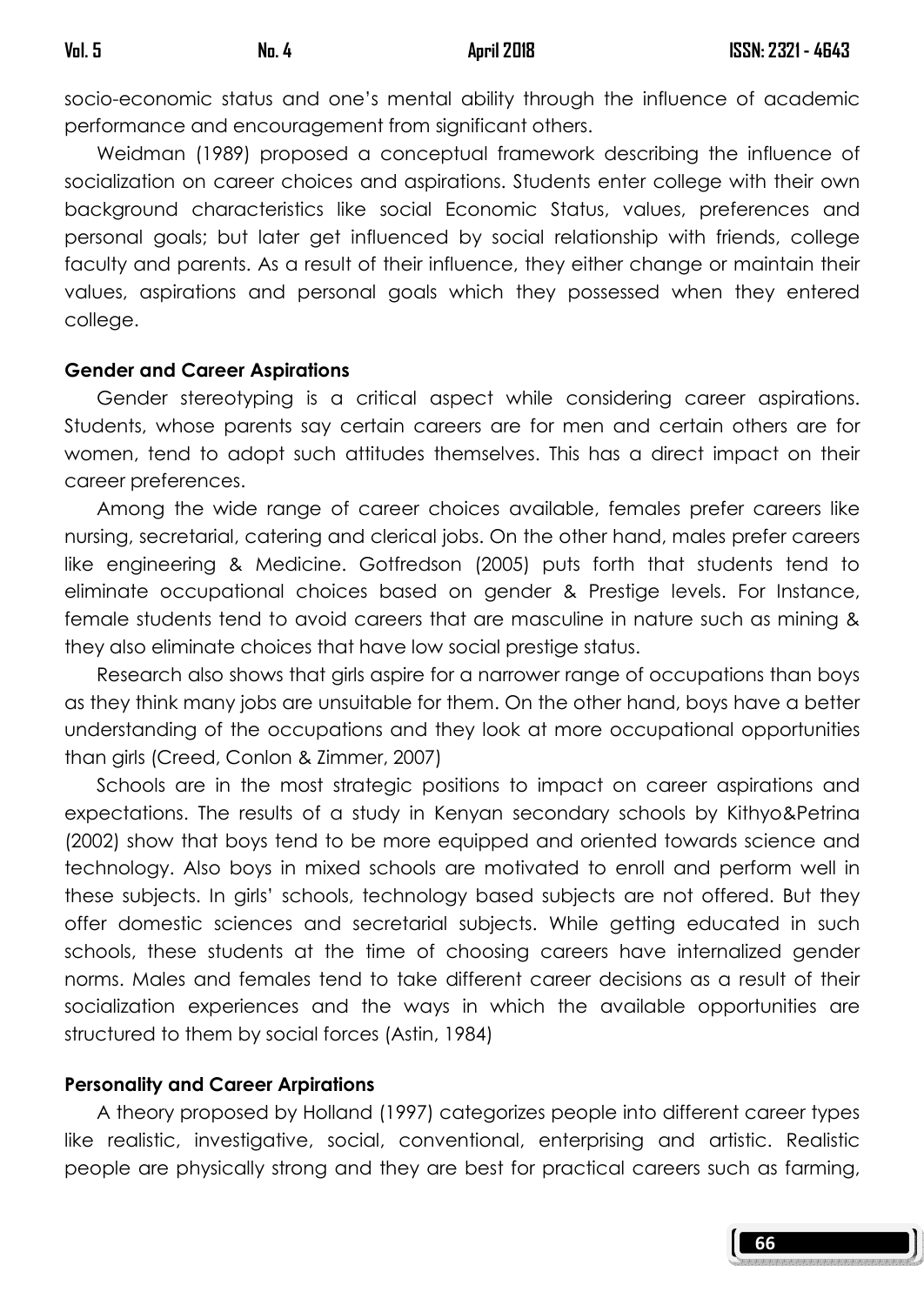truck driving and construction. Investigative people are apt for careers in mathematics and science. Social individuals perform well in people oriented professions such as teaching, social work and counseling. Conventional category of people is well suited for jobs like sub-ordinates. Enterprising people are good at persuading people and so they enter careers such as sales, politics and management. Artistic people avoid interactions and prefer careers such as arts and writing.

#### Family Involvement and Career Aspirations

 Researches show that parents who have less financial resources tend to possess lower aspirations for their children and young people from socially poor background have lower aspiration than their counterparts (Schoon, 2006). Salami (2006) in his work found that family involvement is one of the most significant predicators of career aspirations in gender dominated occupations. Here, family involvement describes the extent to which parents provide encouragement, approval and financial support in matters relating to children's career plans. The variable taken to study family involvement were family size, parental occupation, parental supervision, career shaping and influence from other siblings.

#### Career Aspirations in the Developing Countries

 Moody (1996) conducted a study among university students of China to find out their career aspirations and expectations. His study focused on identifying how far career aspirations and expectations are influenced by five predicted variables- family background, geographic location, the level of educational institutions, academic major and gender. In general considerations, students tend to aspire to as much higher a career as possible as that of their parents. This general trend was notable in China as family background in the form of parental influence had a significant impact on career and educational aspirations.

 In Indonesia, an educational and career aspirations study was carried out by Smith and Carpenter (1974) taking 554 students from three public universities. The results of the study show that only students from high status families have the opportunity to attain higher education. It was also found that the highest economic status occupations perceived by students were private industry, private trade and medicine.

#### Career Aspirations in the Developed Countries

 In the US, a study of occupational and educational aspirations was carried out by Howe & Weaver, 1977, Arbona&Novy, 1991 &Luzo, 1992). The result findings concerning occupational aspirations showed that there was a significant difference between the occupational aspirations of the white and black students with the white students exhibiting lower occupation aspirations compared to their counterparts.